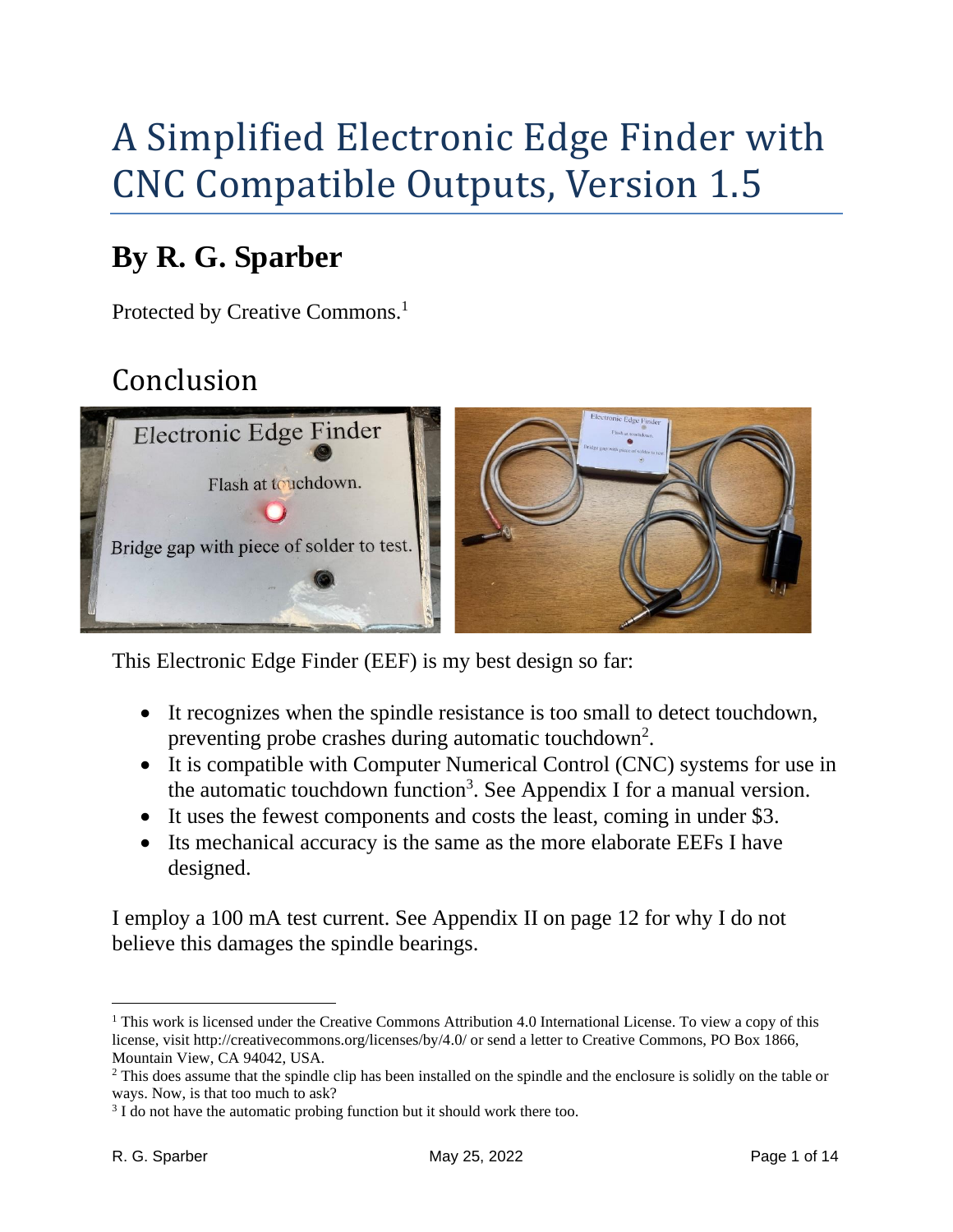#### <span id="page-1-0"></span>Can It Work For You?

This Electronic Edge Finder depends on having at least 1 ohm between the spindle and the machine body. Most multimeters can perform this measurement. First, touch both probes to the machine's body and record the number. Then move one probe to the spindle and record that number. Subtract the first number from the second. Is it at least 1? If not, see Appendix III for how to increase sensitivity.

#### **Contents**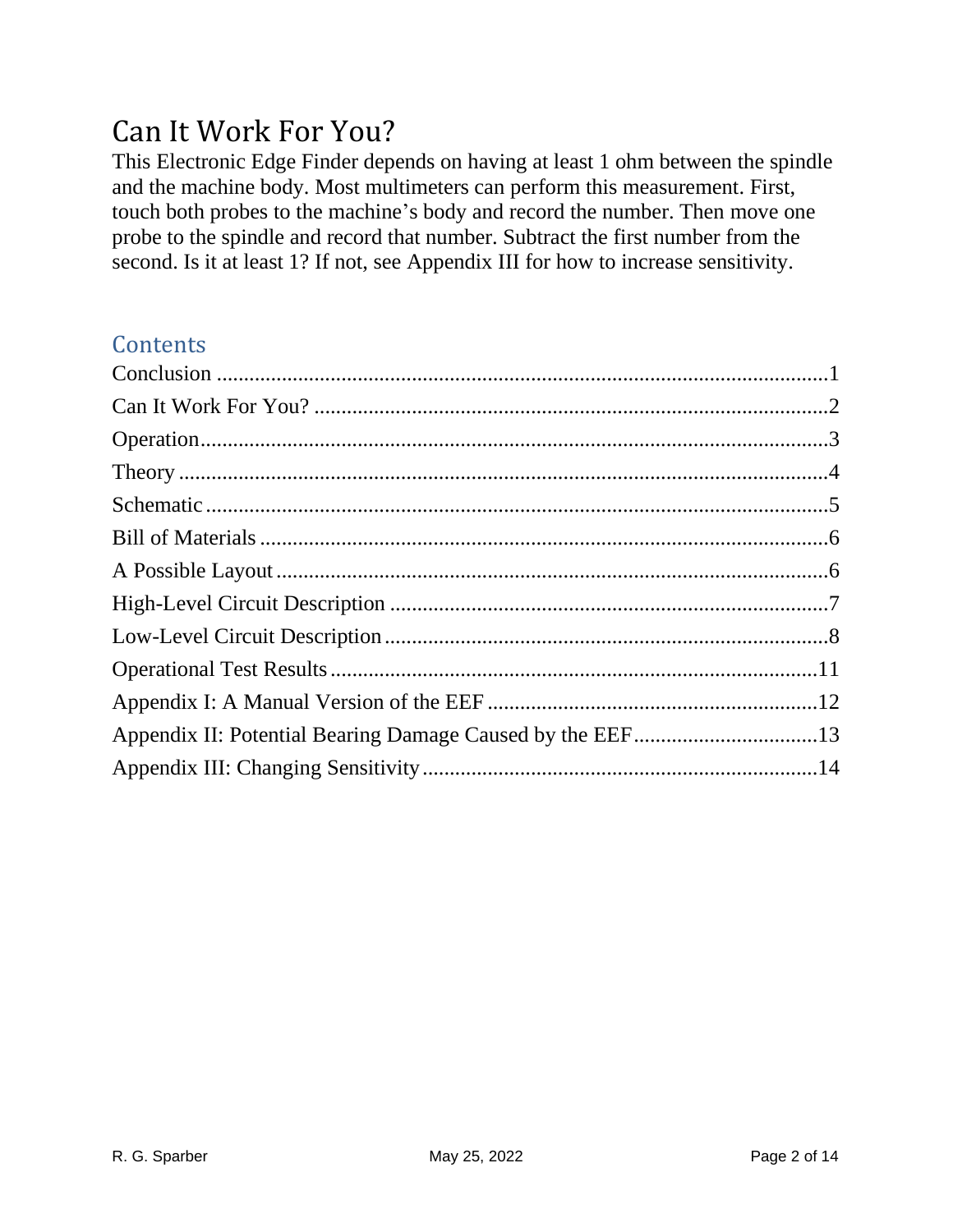#### <span id="page-2-0"></span>**Operation**

The spindle connection is via a magnetic clip placed on the spindle.





The bottom of the enclosure, which rests on the mill table or lathe ways, provides the machine body's electrical connections. Two magnets inside the enclosure ensure good electrical contact is made with the table or ways.

The Computer Numerical Control (CNC) interface is via a ¼ inch diameter stereo jack.



Power comes from a USB wall wart.



After making these connections, if the red LED is on, the spindle resistance is too small to proceed, and the CNC display will show probe contact. A few degrees of spindle rotation clear this fault on my mill.

- 1. If the LED is off, it is safe to proceed. However, if power is not connected, the CNC system will indicate that there is no probe.
- 2. Optionally<sup>4</sup>, run a functional test
	- a. Move the probe close to the reference surface.
	- b. Momentarily bridge the gap with a piece of metal<sup>5</sup>. The CNC display should report touchdown.
- 3. The automatic touchdown process can now begin. Typically, the LED will flash when the initial touchdown occurs and remain on at the end of the process.

If the spindle resistance drops below 1 ohm during the touchdown process, a false touchdown will be generated, stopping further movement and preventing a crash.

<sup>4</sup> Your past experience will dictate if this is necessary.

<sup>&</sup>lt;sup>5</sup> Soft metal, like plumber's solder, will not harm the cutting edge of an end mill if one is used as the probe.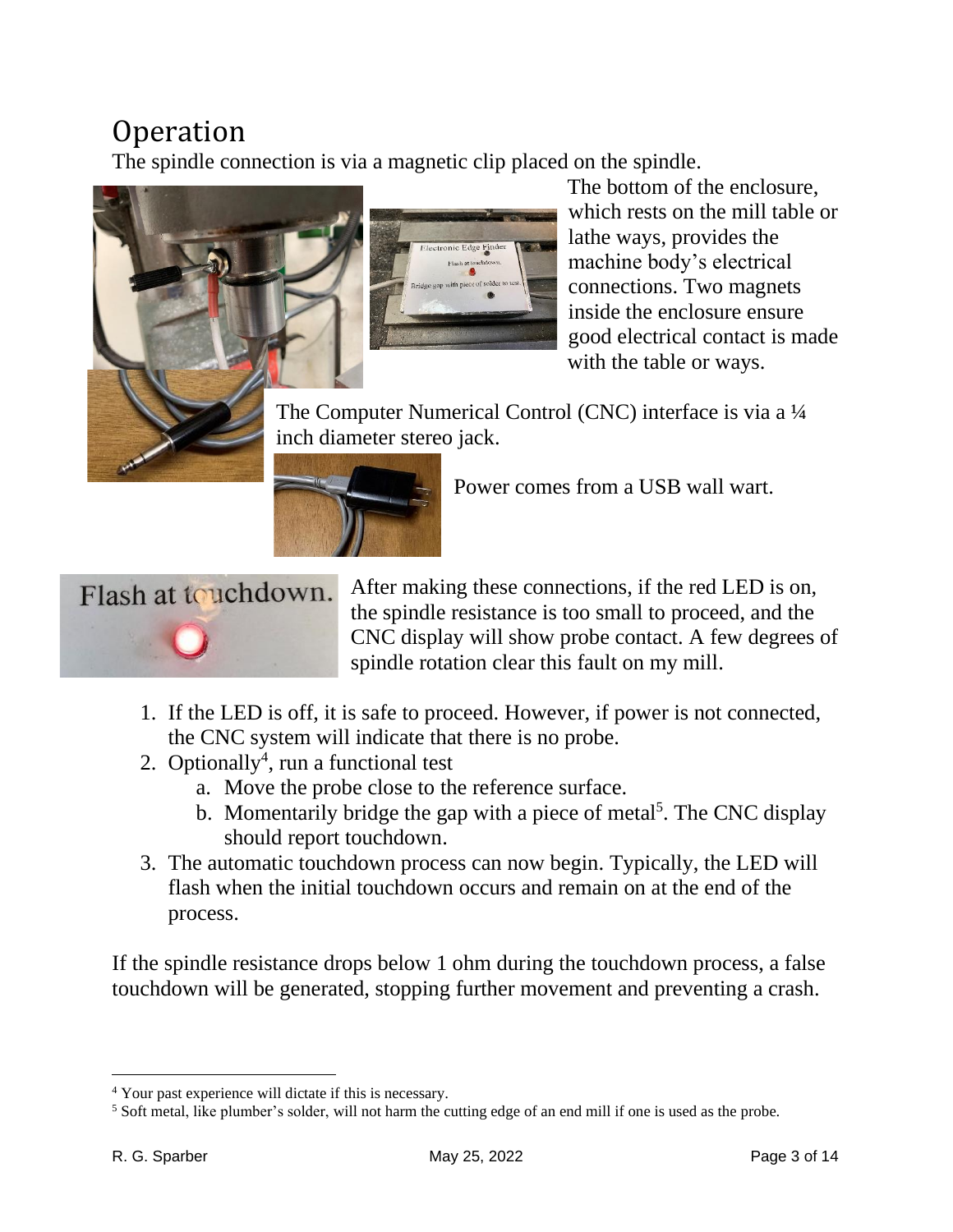<span id="page-3-0"></span>

Two resistances are involved in detecting touchdown using a [non-insulated probe](https://rick.sparber.org/EEFprobe.pdf) and an Electronic Edge Finders (EEFs). The spindle resistance,  $R_{\text{spindle}}$ , is the total electrical resistance inside the two spindle bearings. It varies from many ohms down to almost zero. The part resistance,  $R_{part}$ , ranges from about  $0.05$  ohms to nearly zero<sup>6</sup>. They are read by measuring the resistance between the spindle and the machine body.

Before touchdown, the EEF measures just R<sub>spindle</sub>. After touchdown, it reads the parallel combination of  $R_{\text{spindle}}$  and  $R_{\text{part}}$ .

If  $R_{\text{spindle}}$  is more than 1 ohm, detection of touchdown is assured.

If  $R_{\text{spindle}}$  is less than 1 ohm, a false touchdown results, which alerts the user and the CNC system that  $R_{\text{spindle}}$  is too small. If  $R_{\text{spindle}}$  drops below 1 ohm during the automatic touchdown process, the false touchdown will stop further movement and prevent a crash.

Rotating the spindle a few degrees returns the resistance to a usable value.

The EEF circuit contains two ancient inventions. Accurate sensing of the unknown resistance uses a [Kelvin Connection,](https://en.wikipedia.org/wiki/Four-terminal_sensing) invented by [William Thomson,](https://en.wikipedia.org/wiki/William_Thomson,_1st_Baron_Kelvin) 1st Baron Kelvin, in 1861. Measurement of this unknown resistance independent of supply voltage is accomplished with a [Wheatstone Bridge,](https://en.wikipedia.org/wiki/Wheatstone_bridge) created by [Samuel Hunter](https://en.wikipedia.org/wiki/Samuel_Hunter_Christie%20in%201833)  [Christie](https://en.wikipedia.org/wiki/Samuel_Hunter_Christie%20in%201833) in 1833.

The output of the Wheatstone Bridge feeds a voltage comparator which, in turn, drives the CNC system.

<sup>&</sup>lt;sup>6</sup> For more background on these resistances on a lathe, look [here.](https://rick.sparber.org/ueef.pdf) For a mill, look [here,](https://rick.sparber.org/MCEEF.pdf) page 6.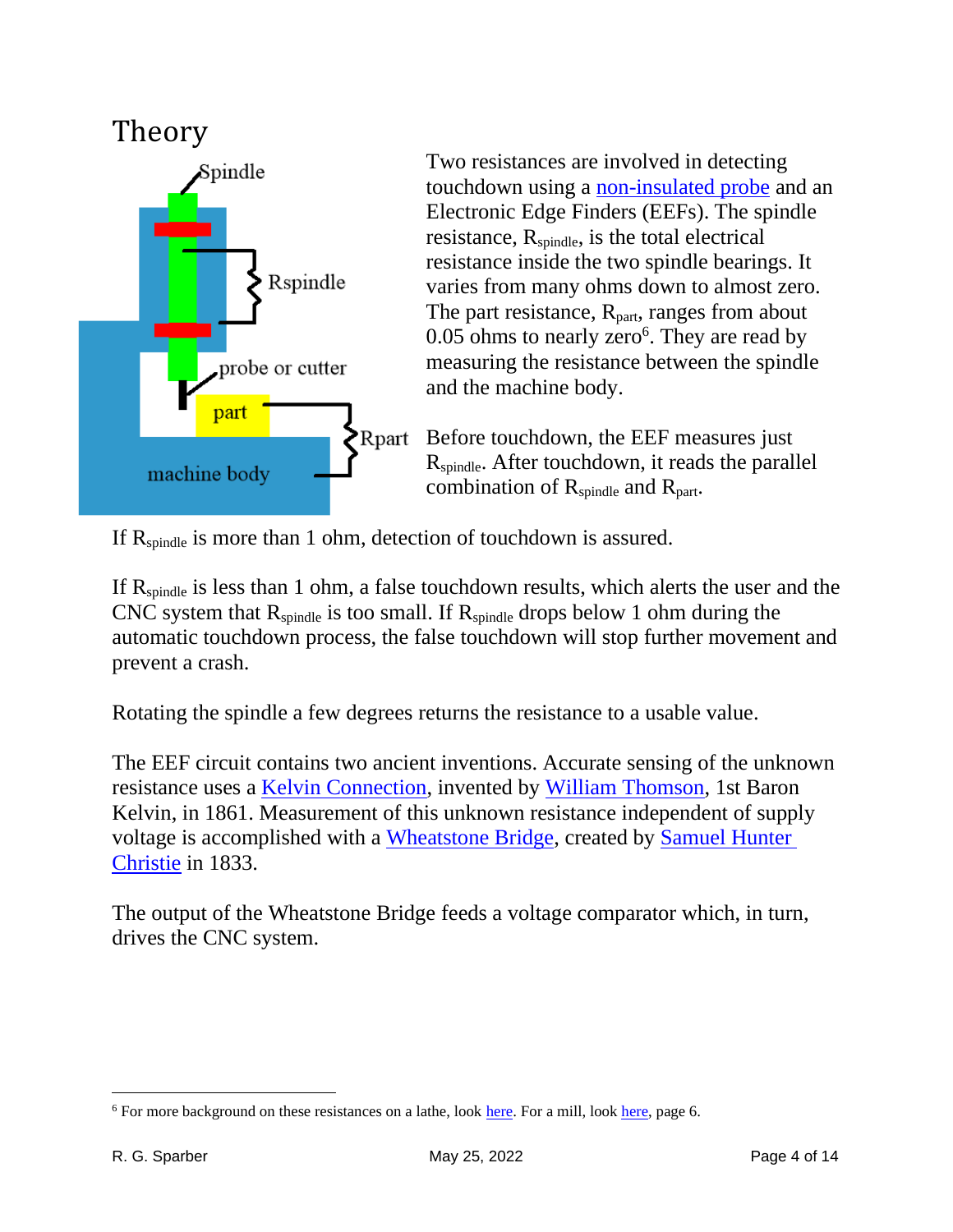<span id="page-4-0"></span>



Two wires, I+ and V+, run to the magnetic clip that holds onto the spindle.

<span id="page-4-1"></span>I- and V- are separate wires that run to the metal enclosure of the EEF. When this enclosure is placed on the mill table<sup>7</sup>, a low resistance connection to the machine's body is made. These four connections form the Kelvin Connection.

<sup>&</sup>lt;sup>7</sup> Two magnets located inside the enclosure ensure good electrical contact. If the enclosure was heavier, these magnets would not be necessary.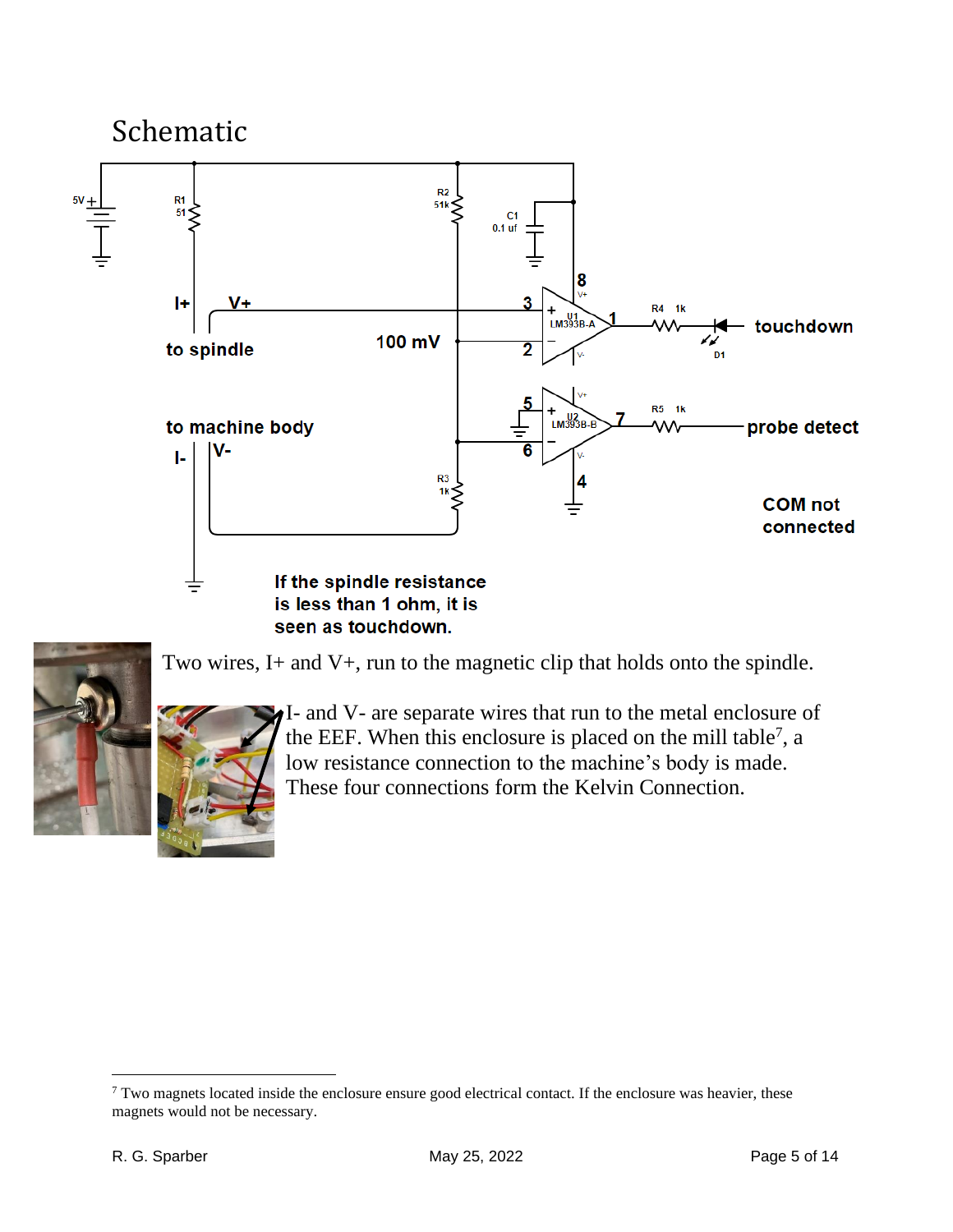#### <span id="page-5-0"></span>Bill of Materials

| <b>Name</b>                                      | Type            | Value    | Digi-Key Part Number        | <b>Ouantity</b> | <b>Description</b>               |
|--------------------------------------------------|-----------------|----------|-----------------------------|-----------------|----------------------------------|
| R1                                               | <b>RESISTOR</b> | 51       | A138198TB-ND                |                 | RES 51 OHM 5% 1W AXIAL           |
| R <sub>2</sub>                                   | <b>RESISTOR</b> | 51k      | P51KJTR-ND                  |                 | RES SMD 51K OHM 5% 1/10W 0402    |
| R <sub>3</sub> , R <sub>4</sub> , R <sub>5</sub> | <b>RESISTOR</b> | 1k       | A126400TR-ND                |                 | RES SMD 1K OHM 5% 1/5W 0603      |
| U1                                               | $LM393B-A$      |          | 296-LM393BIDGKRTR-ND        |                 | DUAL COMMERCIAL GRADE STANDARD C |
| D1                                               | LED             |          | $516 - 2231 - 2 - ND$       |                 | LED RGB CLEAR 4PLCC SMD          |
| C1                                               | bypass          | $0.1$ uf | 399-C1206S104K5RACAUTOTR-ND |                 | SMD AUTO X7R FE, CERAMIC, 0.1 UF |

#### <span id="page-5-1"></span>A Possible Layout



#### **Name Type Value Digi-Key Part Number Quantity Description**

|    | RES 51 OHM 5% 1W AXIAL           |
|----|----------------------------------|
| 1  | RES SMD 51K OHM 5% 1/10W 0402    |
| 3. | RES SMD 1K OHM 5% 1/5W 0603      |
| 1. | DUAL COMMERCIAL GRADE STANDARD C |
| 1  | LED RGB CLEAR 4PLCC SMD          |
|    | SMD AUTO X7R FE. CERAMIC. 0.1 UF |

I have assumed all throughhole devices and connectors. The board is 1.2" by 1.2".

I used four connectors<sup>8</sup>. In the upper left corner is the termination of the spindle cable, containing  $I+$  and  $V+$ .

Below it is USB power. Next down is the termination of the enclosure wires, V- and I-.

Along the bottom is the CNC interface with touchdown and probe detect. Note that COM is not connected, as explained on page [9.](#page-8-0)

<sup>&</sup>lt;sup>8</sup> I only had 3 pin connectors on hand but 2 pin would have done the job.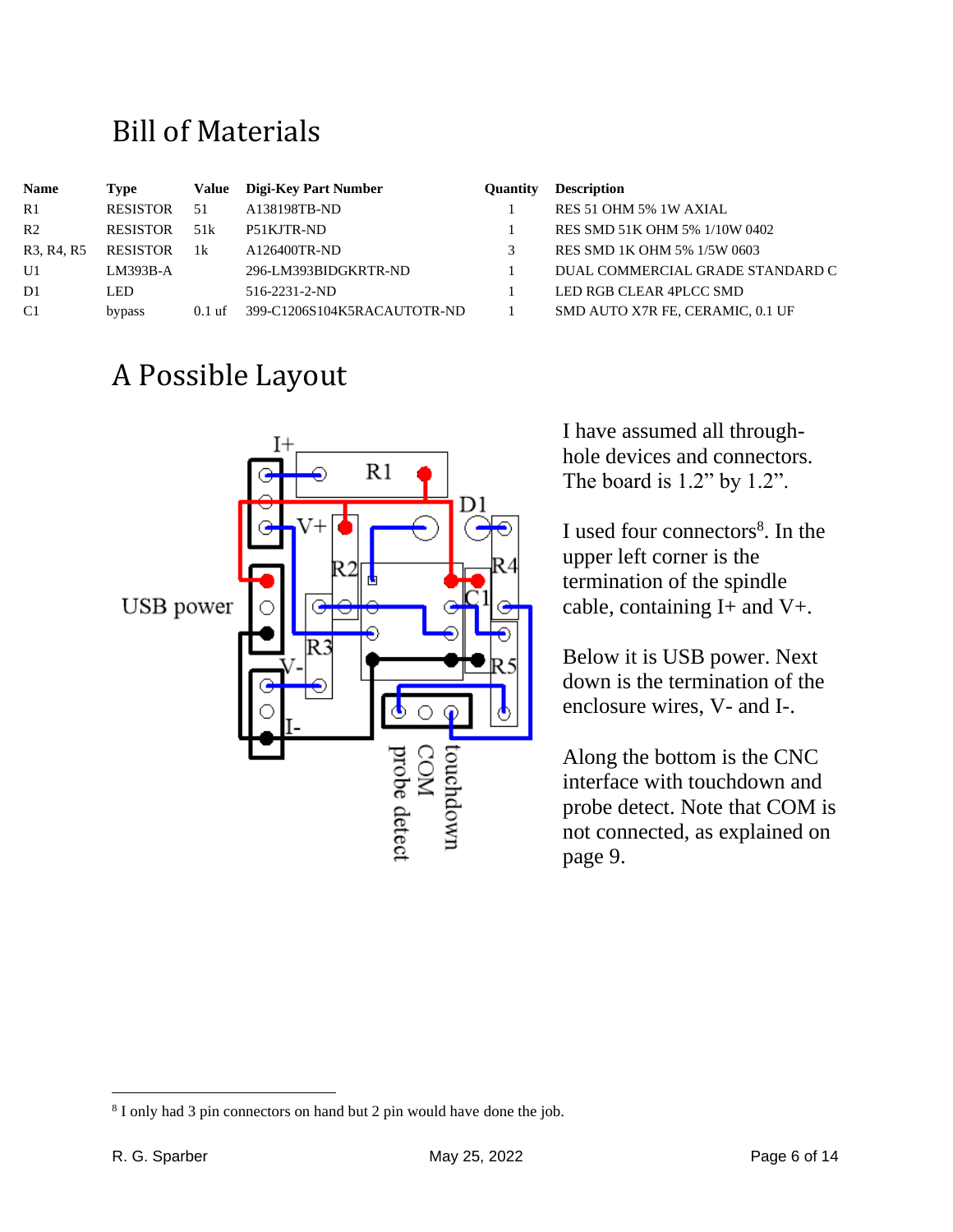<span id="page-6-0"></span>

The Kelvin Connection, described on page [5,](#page-4-1) consists of I+, I-, V+, and V-. A poor connection here will cause a false reading.

R1, the unknown resistance Rx, R2, and R3 are the Wheatstone Bridge. The threshold, R<sub>th</sub>, is when  $\frac{R1}{Rth} = \frac{R2}{R3}$  $\frac{R2}{R3}$  so  $R_{th} = R1 \times \frac{R3}{R2}$  $\frac{R3}{R2} = 51 \text{ ohms} \times \frac{1k}{51k}$  $\frac{1}{51k} = 1$  ohm.

U1 performs the comparison. When Rx is greater than  $R_{th}$ , pin 3 is at a higher voltage than pin 2, and no current flows into pin 1. When Rx is less than  $R_{th}$ , pin 3 is lower than pin 2, and current flows into pin 1, which lights the LED and tells the CNC system that touchdown has occurred.

Current flowing in touchdown and probe detect flows back to the CNC hardware via machine body and the safety ground. More on this on page [9.](#page-8-0)

Power comes from a USB wall wart.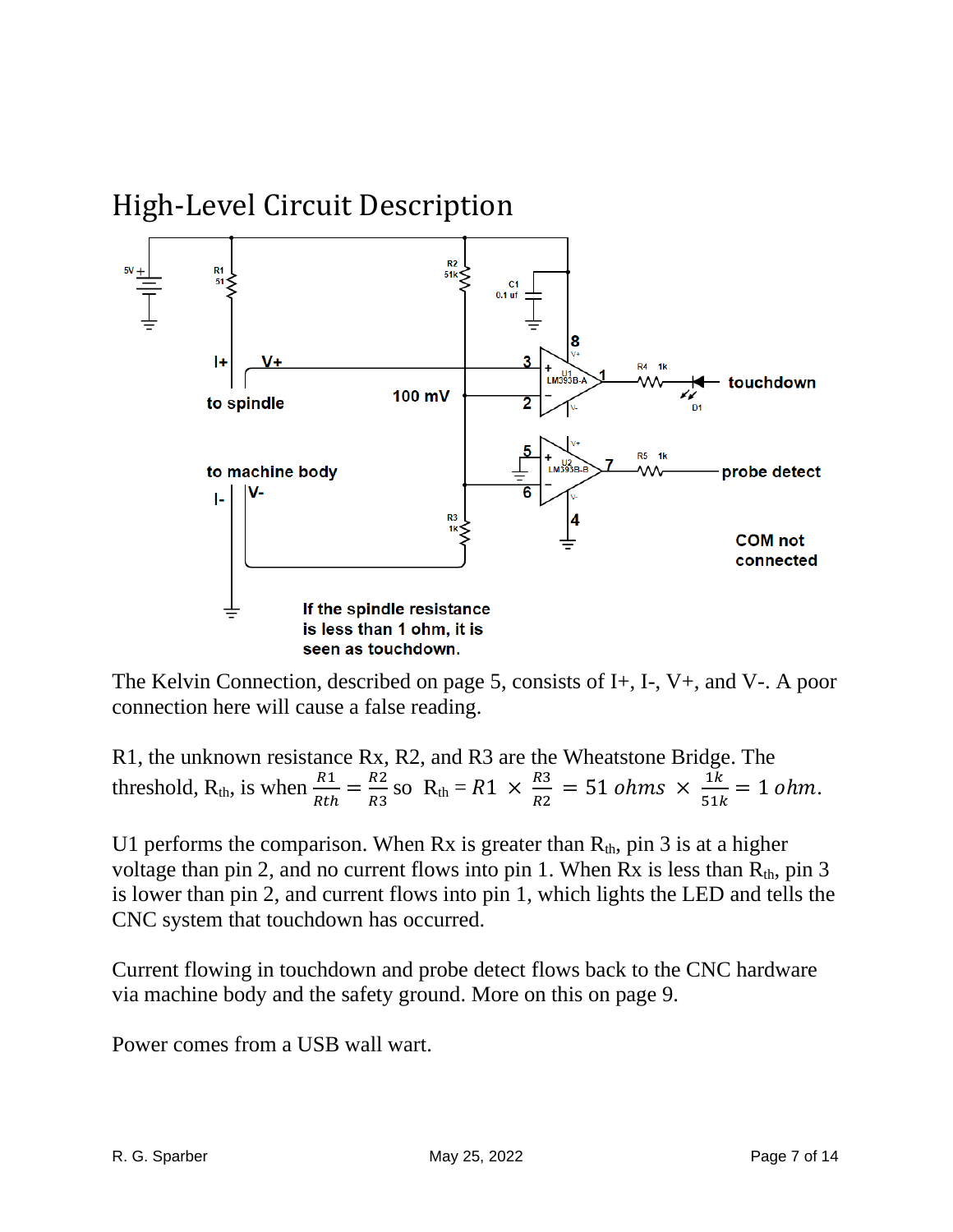#### <span id="page-7-0"></span>Low-Level Circuit Description



The test current is  $\frac{5V}{Rx+R1}$  where Rx is the unknown resistance. This large current causes a voltage drop in the wires associated with I+ and I-. This voltage drop is small compared to 5V, so it has a minimal effect on the test current.

The resulting voltage,  $(Rx) \left(\frac{5V}{Rx}\right)$  $\frac{5v}{Rx+R1}$  appears at V+ relative to V-. A tiny current flows in V+ and V- so the voltage drop in the associated wires is insignificant.

The current through R3 is  $\frac{5V-V_-}{R2+R3}$  so the voltage across R3 is  $(R3)$   $\left(\frac{5V-V_-}{R2+R3}\right)$  $\frac{3v-v_{-}}{R2+R3}$ . However, V- is much smaller than 5V, so we can say that the voltage across R3 is  $(R3) \left( \frac{5V}{R2} \right)$  $\frac{3v}{R2+R3}$ .

The comparator, U1, sees

$$
(Rx)\left(\frac{5V}{Rx+R1}\right) - (R3)\left(\frac{5V}{R2+R3}\right) + V_{os} \quad (1)
$$

where  $V_{\text{os}}$  is the comparator's input offset voltage of  $\pm 3$  mV.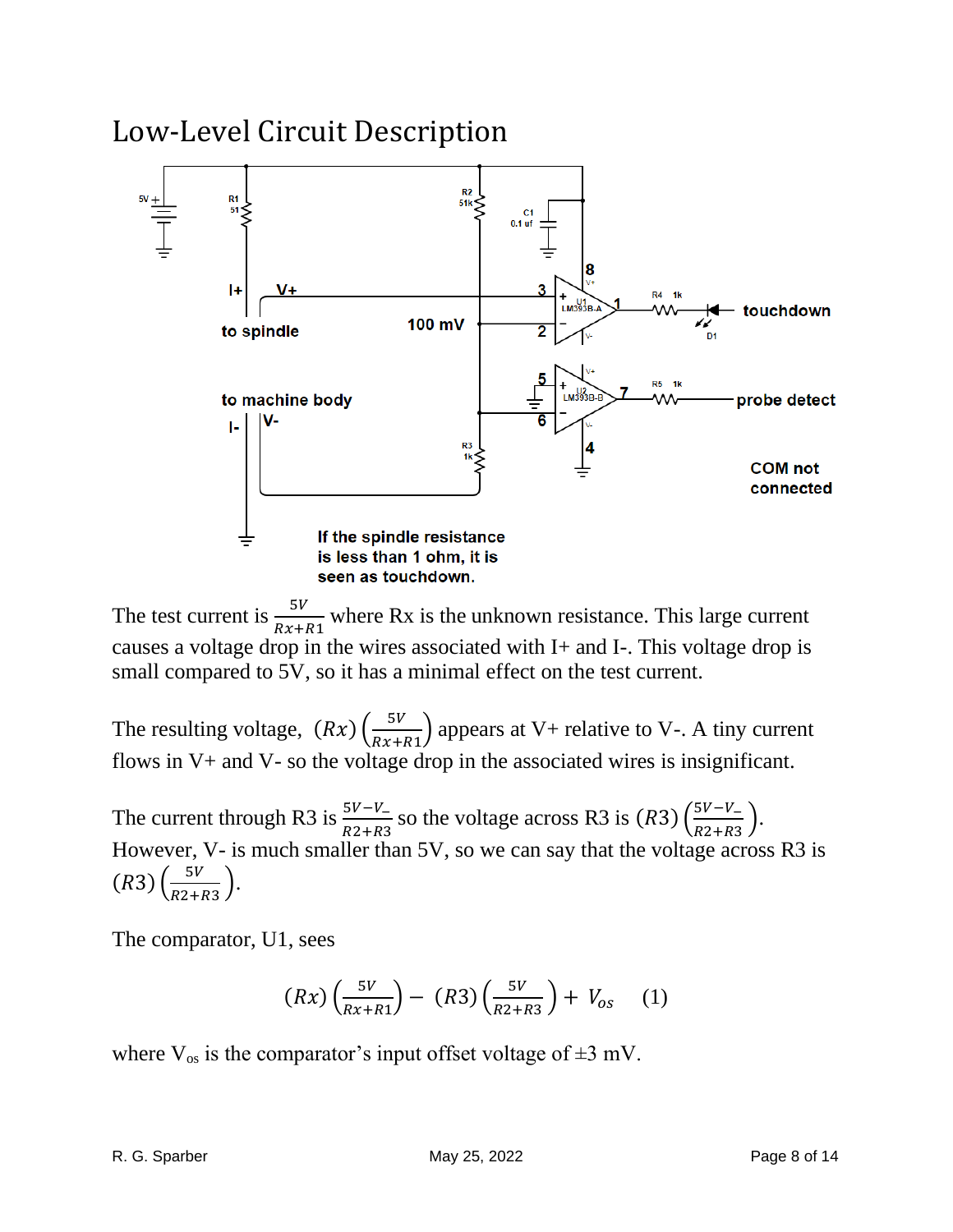$$
(Rx)\left(\frac{5V}{Rx+R1}\right) - (R3)\left(\frac{5V}{R2+R3}\right) + V_{os} \tag{1}
$$

Touchdown is detected when

$$
(R_{th})\left(\frac{5V}{R_{th}+R1}\right) = (R3)\left(\frac{5V}{R2+R3}\right) + V_{os} \qquad (2)
$$

where  $R_{th}$  is our threshold.

$$
R_{th} = \frac{R1}{\left(\frac{R2}{R3} + \frac{V_{OS}}{5V}\right)}
$$
\n
$$
R_{th} = \frac{51 \text{ ohms}}{\left(\frac{51k}{1k} + \frac{3 \text{ mV}}{5V}\right)}
$$
\n
$$
R_{th} = \frac{51 \text{ ohms}}{(51 \pm 0.0006)}
$$
\n
$$
R_{th} = 1 \text{ ohm}
$$
\n(3)

Notice that 5V and  $V_{\text{os}}$  have minimal effect on the threshold. All resistors are 5%, so the absolute worst-case tolerance of the threshold is  $\pm 15\%$ . That may sound like a lot, but given the large variability of  $R_{\text{spindle}}$ , it doesn't matter.

U1 and U2 are part of an [LM393B](https://www.ti.com/lit/ds/symlink/lm393b.pdf?ts=1652451809577&ref_url=https%253A%252F%252Fwww.mouser.com%252F) dual comparator. R4 and R5 limit the current from the CNC hardware to about 10 mA. This is necessary because the maximum current the comparators can sink is 16 mA. Empirically, I found that the CNC hardware has a threshold of around 5 mA.

<span id="page-8-0"></span>Machine body is ultimately connected to ground via a power cable. COM is similarly connected through the CNC system. A voltage difference may be present due to ground currents. If I connected COM directly to circuit ground, an unknown and potentially significant current might flow.

Without connecting to COM, the current comes in on the touchdown and probe detect leads, through the comparators, into circuit ground, and onto the machine body. It then flows through the ground of the mill's power cable, the ground of the CNC system, and into COM within the CNC system. I measured – 7 mV on COM relative to machine body. This has minimal effect on of the current flowing from touchdown and probe detect.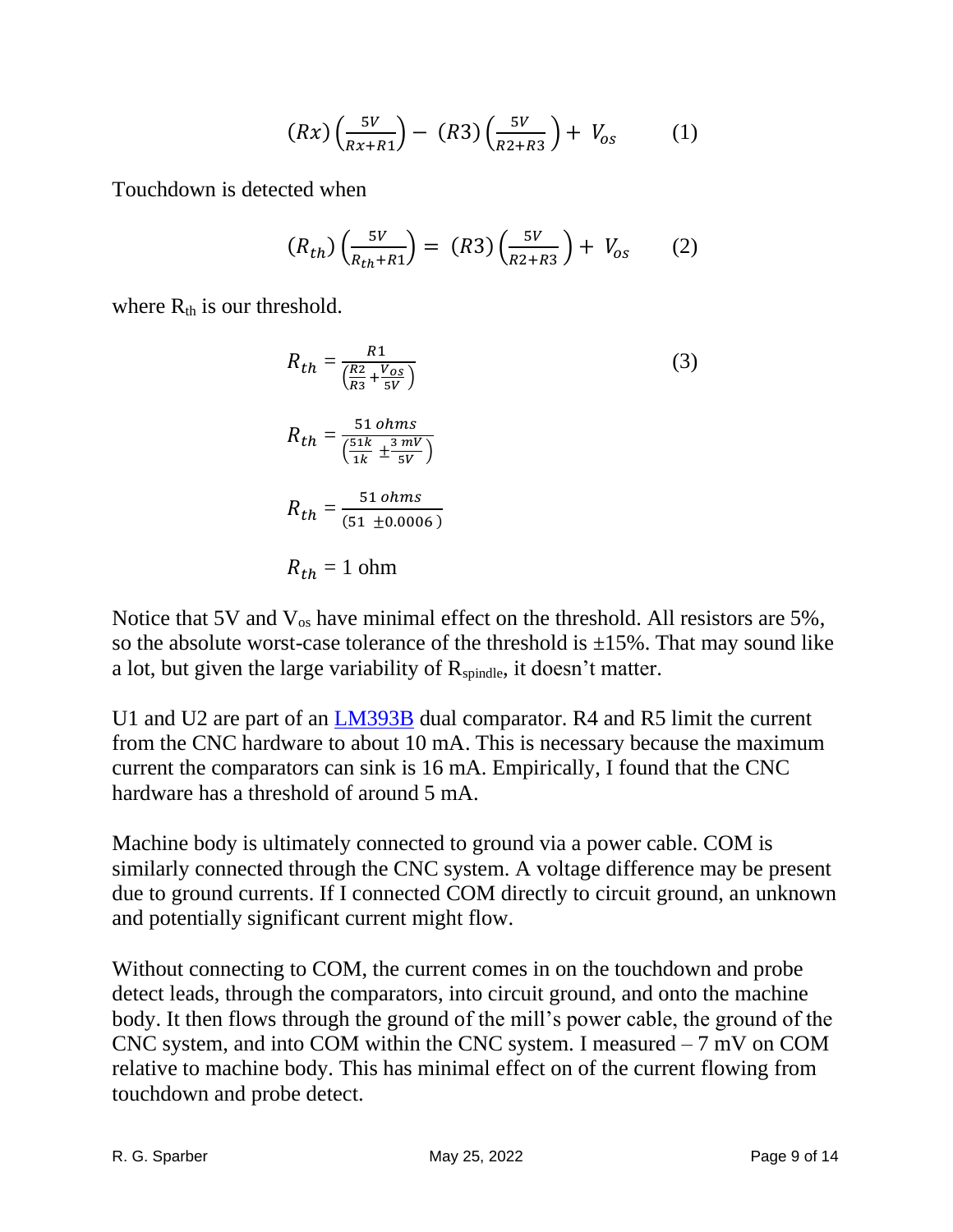

R1 continuously dissipates ½ watt, so I have specified a rating of 1 watt. R2 is 0.1 watts. R5 continuously dissipates 120 milliwatts, so I have specified a rating of  $1/5$ watts. To minimize the diversity of part types, R3, R4, and R5 are the same value and power rating.

All of my previous designs had a low pass filter at the input. Since I do not latch the touchdown signal, I did not bother to filter it—the CNC software deals with any noise and contact bounce.

The voltage from the USB wall wart is stiff enough that I do not need a low frequency bypass capacitor. C1 provides instantaneous current to the dual comparator during switching.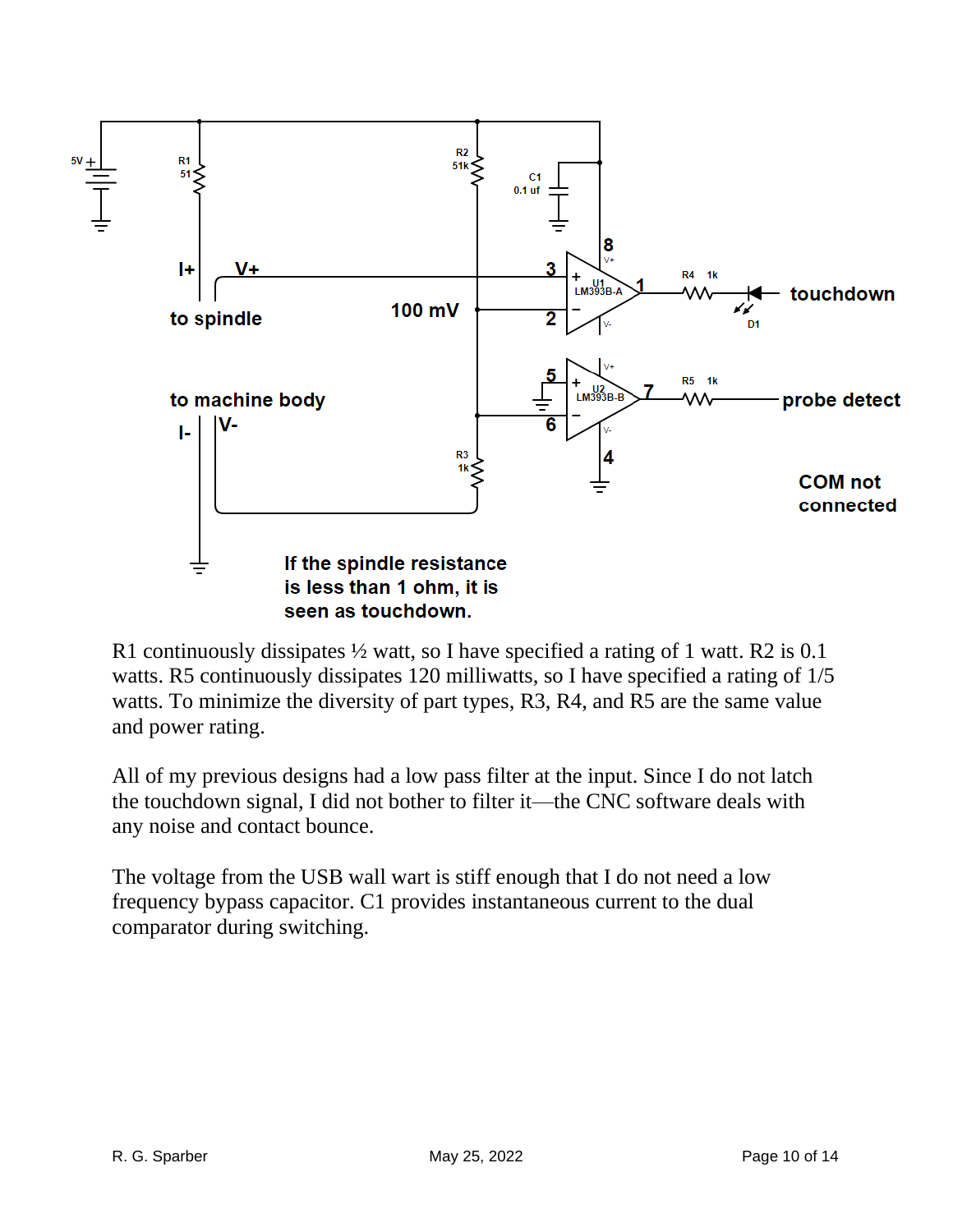#### <span id="page-10-0"></span>Operational Test Results

As can be seen in [this video,](https://www.youtube.com/watch?v=3Fj7y2lxvy4&t=8s) I used a finger Dial Test Indicator to measure the repeatability of the EEF. During my testing, the pre-touchdown voltage never went below 122 mV. If it had dropped below 100 mV, I would have received a false touchdown indication. That would have prompted me to turn the spindle a few degrees, bringing it above 100 mV. At touchdown, the voltage was always below 8 mV.

I ran seven passes, and the DTI read 0.0 every time.

I welcome your comments and questions.

If you want me to contact you each time I publish an article, email me with "Subscribe" in the subject line. In the body of the email, please tell me if you are interested in metalworking, software plus electronics, kayaking, and/or the Lectric XP eBike so I can put you on the right distribution list.

If you are on a list and have had enough, email me "Unsubscribe" in the subject line. No hard feelings.

Rick Sparber [Rgsparber.ha@gmail.com](mailto:Rgsparber.ha@gmail.com) Rick.Sparber.org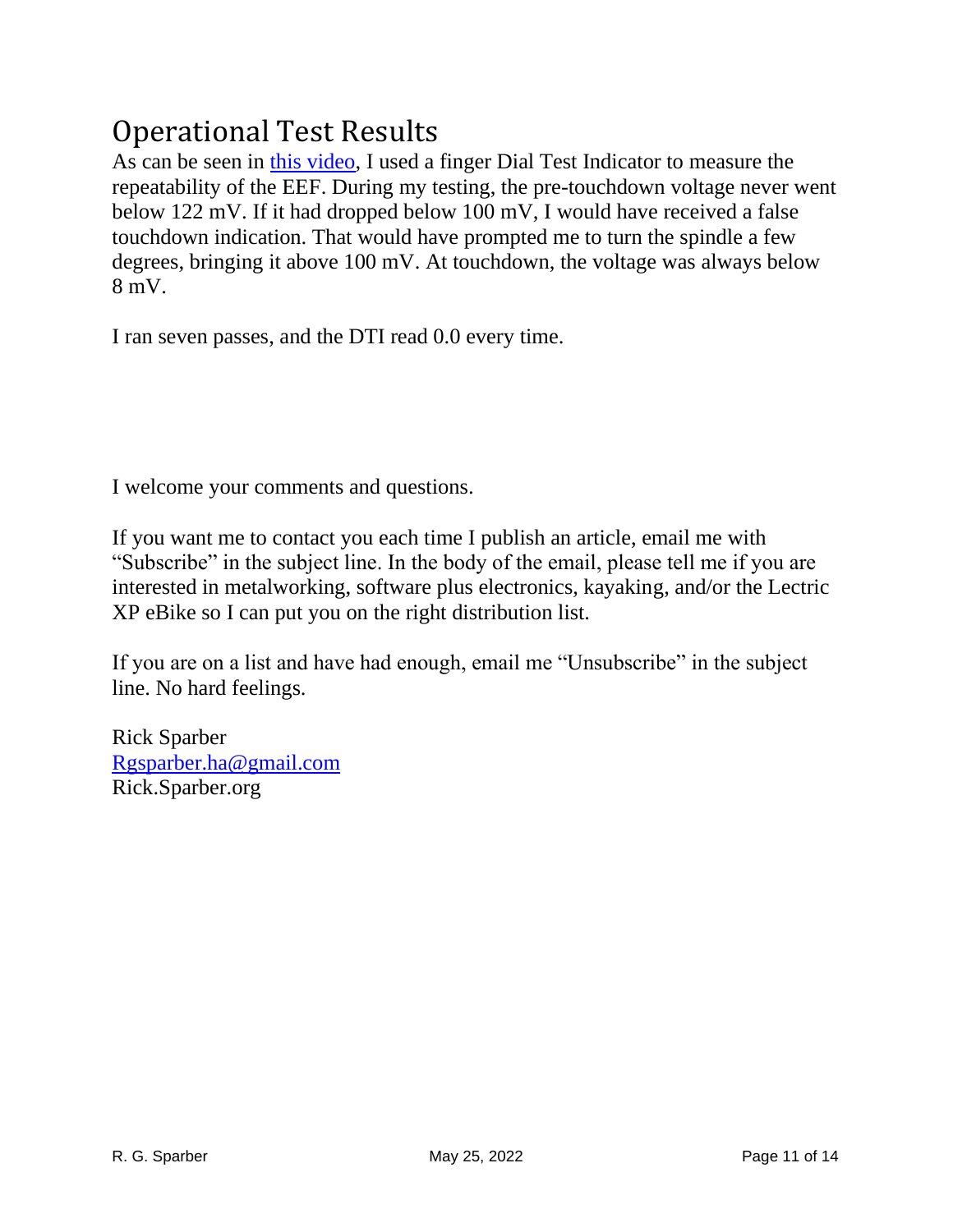#### <span id="page-11-0"></span>Appendix I: A Manual Version of the EEF



To maintain the same LED brightness, I have reduced the value of R4. I removed R5 because Probe detect is not needed.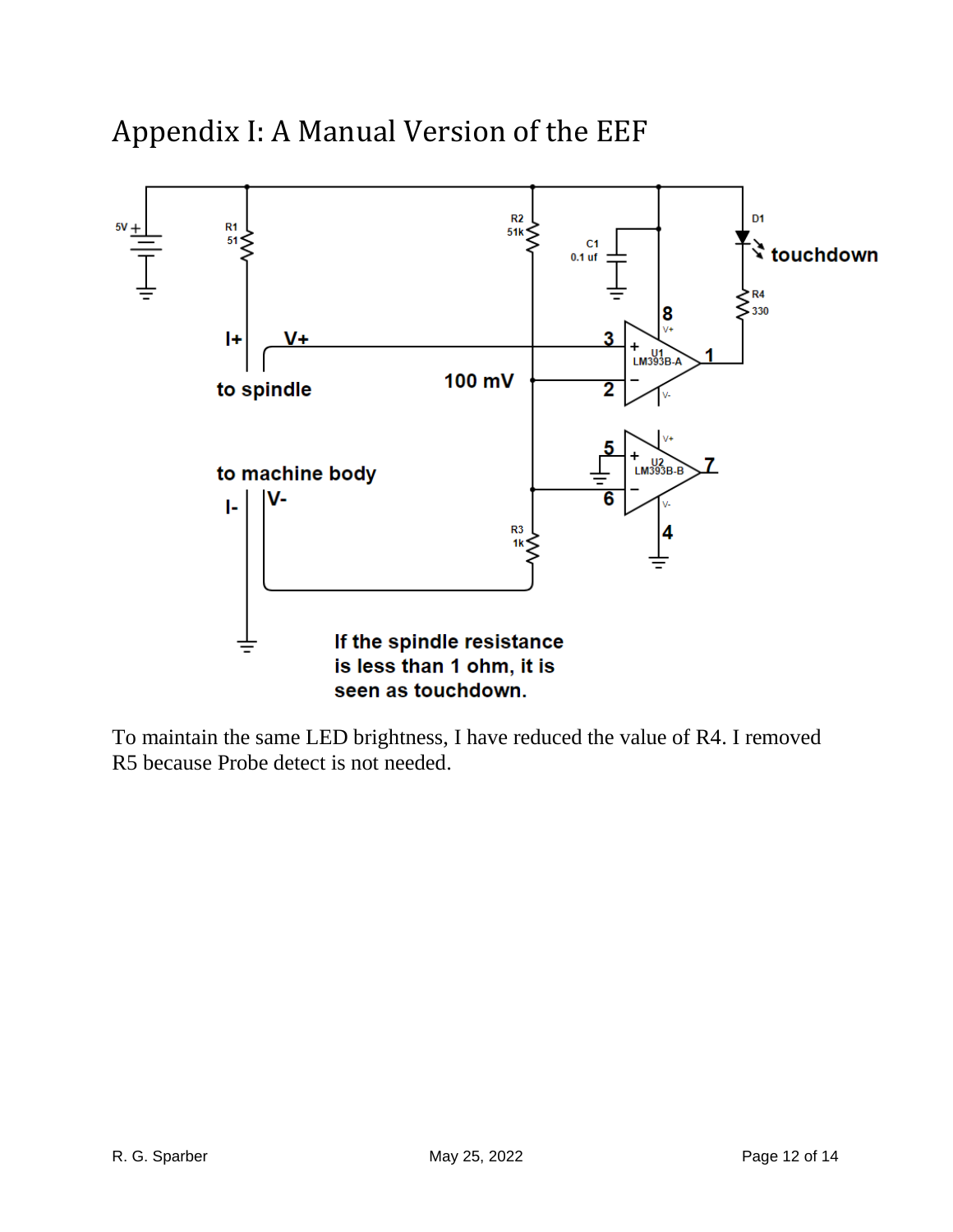#### <span id="page-12-0"></span>Appendix II: Potential Bearing Damage Caused by the EEF

If you do a web search using "arcing on ball bearings," many papers address how arcing on the surface of ball bearings causes damage. Voltage is generated across these bearings, and periodically current conducts, causing arcs. These arcs pit the surface and lead to failure. In all cases, the motor is running, and these arcs occur millions of times. [One reference](https://www.vibescorp.ca/pdf/electrically-induced-bearing-damage-and-shaft-currents.pdf?v=2) says that damage can result with as little as 6V across the bearings.



With the EEF's enclosure sitting on the machine body, my magnetic probe can have no more than 5V on it. When connected, it is typically less than 0.2V. Then a current of less than 0.1 amps flows through the bearings.

At touchdown, the probe contacts the part. This diverts most of the 0.1 amps away from the bearings as the voltage drops to near 0.

If there was going to be arcing, it would be between the magnetic contact and the spindle during setup or at touchdown between probe and part. It would not be within the bearings.

Therefore, I do not believe my EEF can cause damage to my spindle bearings.